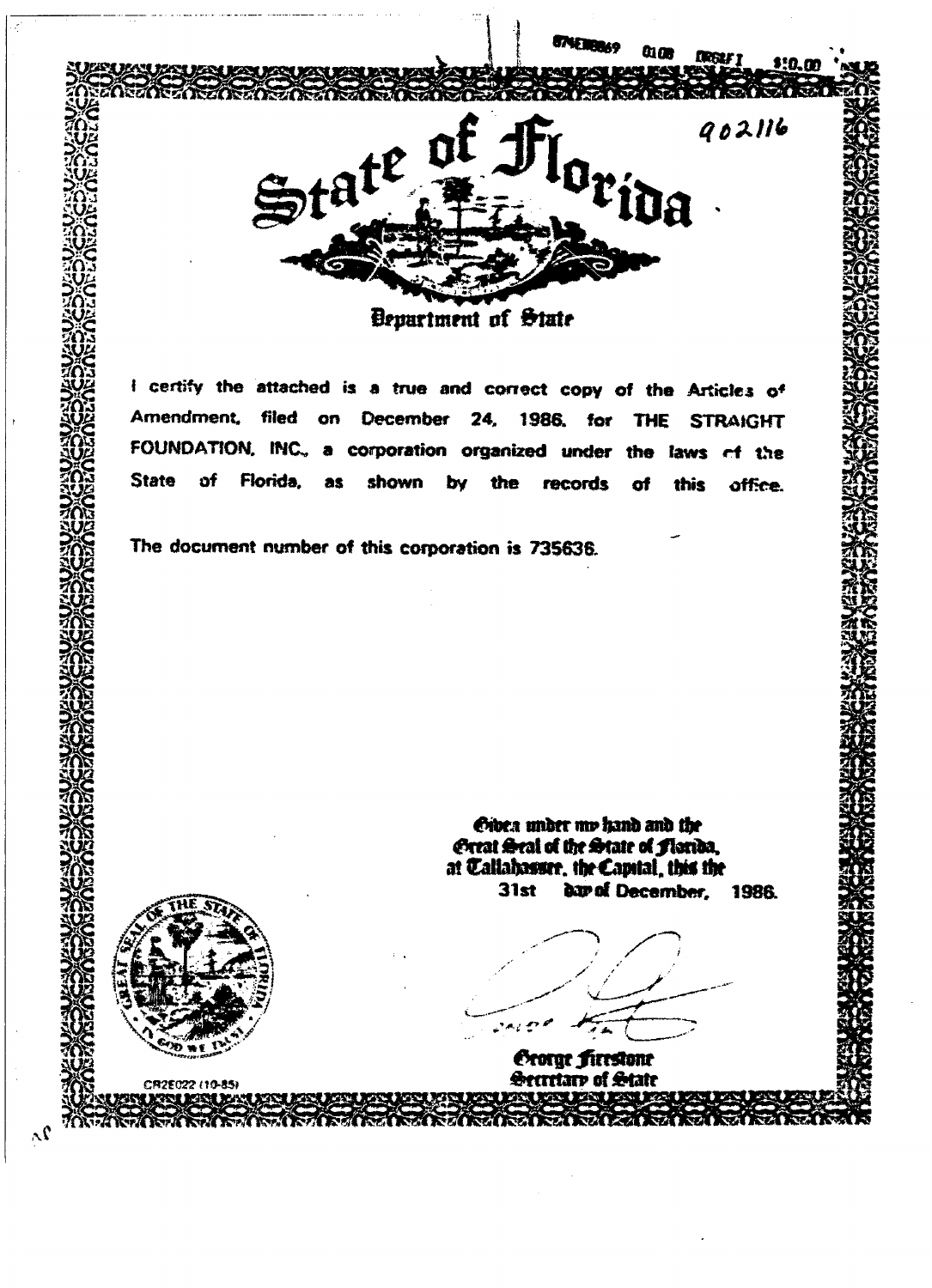## FILED

£3 KC 2k n s or

 $\frac{\text{SECE}}{\text{MLLE}}\left\{\frac{1}{2}, \frac{1}{2}, \frac{1}{2}, \frac{1}{2}\right\}$ 

र्यु

## *ORTICIAN OF DESERVATION OF*<br>ARTICLES OF INCORPORATION OF **THE STRAIGHT FOONOATIOH, IMC. (formerly known as Straight, Inc.}**

 $\bullet$   $\rightarrow$   $\mathbb{Z}^2$ 

al con un compositor de la construcción de la producción de la construcción de la construcción de la construcció

**THE STRAIGHT FOUNDATION, INC., a Florida corporation, organized and existing under the laws of the State of Florida, hereby certifies as follows:**

**The following resolutions were adopted on November 15, 1976, by the Members and Directors of the Corporation, amending the Articles of Incorporation:**

**RESOLVED, that in the event of dissolution, the residual assets of the organization will be turned over to one or recre organizations which themselves are exempt as organizations discluded in Section 501(c}{3) and 170{cJ(2) of the Internal Revenue Code of 1954 or corresponding sections of any prior cr future Internal Revenue Code, or to the Federal, State, or local government for exclusive public purpose.**

**Notwithstanding any other provision of these articles, this corporation shall not carry ».n any other activities not permitted to be carried on by {a} a corporation exempt froos Federal Income Tax under** 501(c)(3) of the Internal Revenue Code of 1954 or the **corresponding provisions of any future United States Internal Revenue Law or (b) a corporation contributions to which are deductible under section 170{c){2) of the Internal Revenue Code of 1954 or any other corresponding provision of any future United States Internal Revenue Law.**

**WHEREUPON, at St. Petersburg, Florida, this**  $c^{2\theta}$  **day of** iterature 19<sup>36</sup>, the Corporation hereby certifies accord**ingly, under its corporate seal and the hands of its Chairman**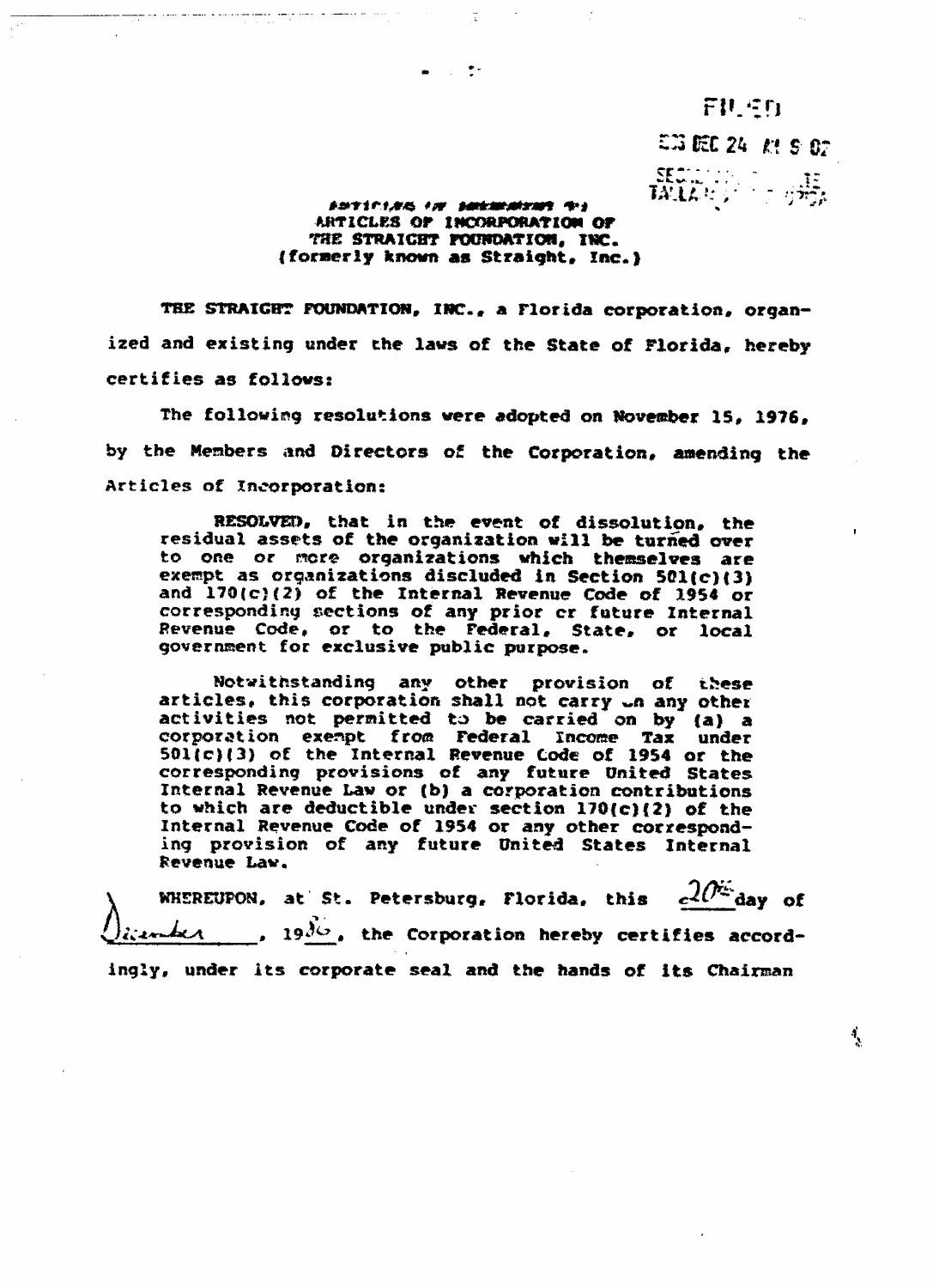and Secretary, so that. on the filing hereof, the Articles of Incorporation shall be deemed amended accordingly.

 $\sim 10^{11}$ 

نور دوستان<br>الرابط المحمد

Tarihi

 $\sim 10^{-1}$  $\sim$ 

THE STRAIGHT FOUNDATION, INC. **ATTEST** By: 20 D. Chain **Secretary** (CORPORATE SEAL)

STATE OF FLORIDA

ر الفي روز<br>د الفي

 $\epsilon \rightarrow$ 

COUNTY OF PINELLAS

The foregoing Articles of Amendment to Articles of Incorporation was acknowledged before me this  $\mathscr{D}^{\mathcal{L}}$  day of listica 1986 by MELVIN F. SEMBLER, as Chairman of THE STRAIGHT FOUNDATION, INC.

Ngtary Public, State of Florida at Large

My commission expires:

**IN CLEC CERTE OF FERIOLA INSTRUCTS EXT. AND 22,1980** FLP THEM CEREARED SINC. NOT.

 $\mathbf{1}_{\mathbf{2}}$ 

 $003 - 02 - 2282 - 00?$ 

 $\overline{\mathcal{L}}_{\mathcal{K}}$